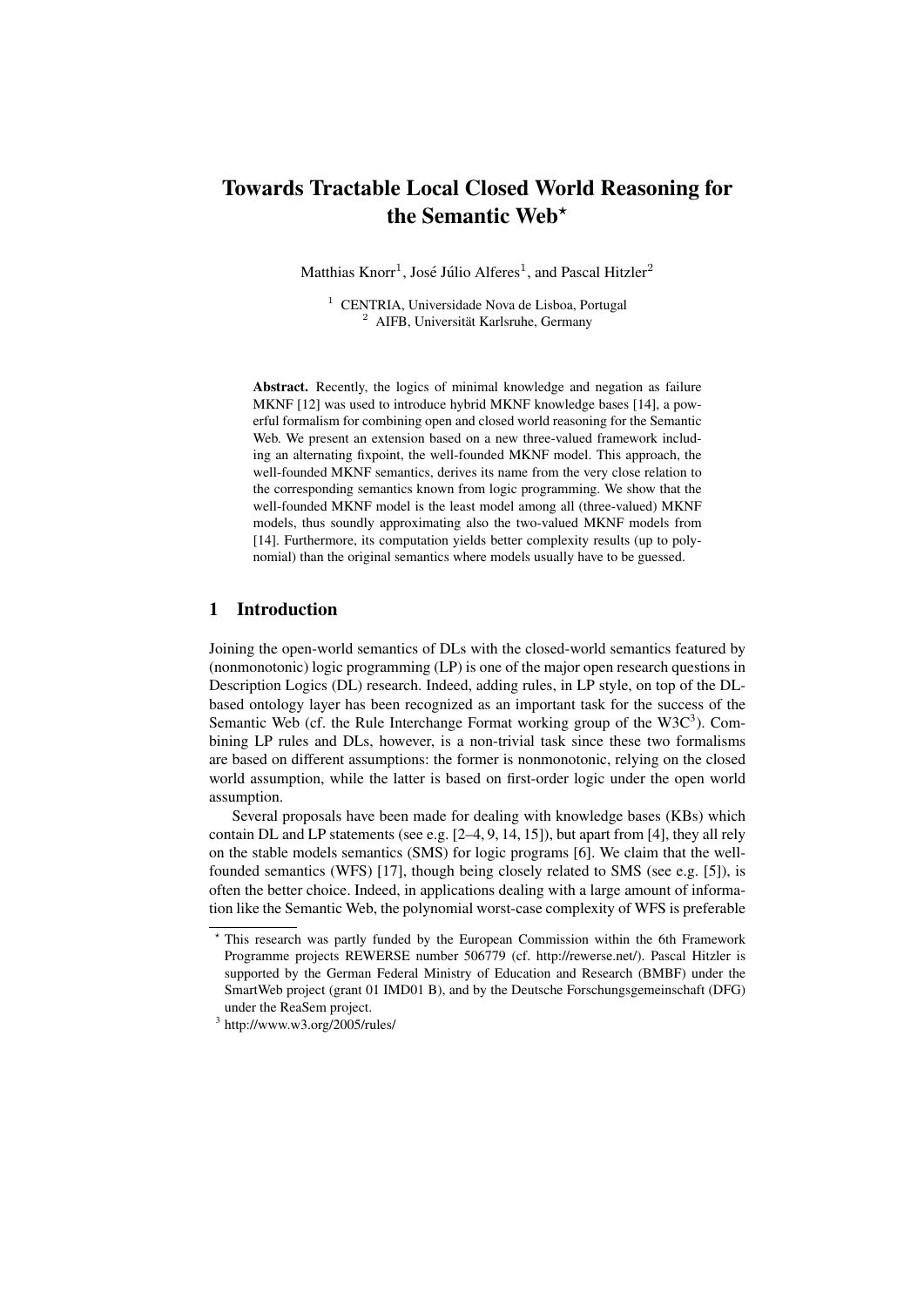to the NP-hard SMS. Furthermore, the WFS is defined for all programs and allows to answer queries by consulting only the relevant part of a program whereas SMS is neither relevant nor always defined.

While the approach in [4] is based on a loose coupling between DL and LP, others are tightly integrated. The most advanced of these approaches currently appears to be that of hybrid MKNF knowledge bases [14] which is based on the logic of Minimal Knowledge and Negation as Failure (MKNF) [12]. Its advantage lies in a seamless integration of DL and LP within one logical framework while retaining decidability due to the restriction to DL-safe rules.

In this paper<sup>4</sup>, we define a three-valued semantics for hybrid MKNF knowledge bases, and a well-founded semantics, restricted to nondisjunctive MKNF rules, whose only model is the least three-valued one wrt. derivable knowledge. It compares to the semantics of [14] as the WFS does to the SMS of LP, viz.:

- the well-founded semantics is a sound approximation of the semantics of [14];
- the computational complexity is strictly lower;
- the semantics retains the property of [14] of being faithful, but now wrt. the WFS, i.e. when the DL part is empty, it coincides with the WFS of LPs.

## 2 Preliminaries

*MKNF notions.* We start by recalling the syntax of MKNF formulas from [14]. A *firstorder atom*  $P(t_1, \ldots, t_n)$  is an MKNF formula where P is a predicate and the  $t_i$  are first-order terms $^5$ . If  $\varphi$  is an MKNF formula then  $\neg \varphi, \exists x:\varphi, \mathbf{K}\, \varphi$  and  $\mathbf{not}\, \varphi$  are MKNF formulas and likewise  $\varphi_1 \wedge \varphi_2$  for MKNF formulas  $\varphi_1, \varphi_2$ . The symbols  $\vee, \subset, \equiv,$  and  $\forall$ are abbreviations for the usual boolean combinations of the previously introduced syntax. Substituting the free variables  $x_i$  in  $\varphi$  by terms  $t_i$  is denoted  $\varphi[t_1/x_1, \ldots, t_n/x_n]$ . Given a (first-order) formula  $\varphi$ ,  $\mathbf{K} \varphi$  is called a *modal*  $\mathbf{K}$ -*atom* and not  $\varphi$  a *modal* not-*atom*. If a modal atom does not occur in scope of a modal operator in an MKNF formula then it is *strict*. An MKNF formula  $\varphi$  without any free variables is a *sentence* and *ground* if it does not contain variables at all. It is *modally closed* if all modal operators (**K** and **not**) are applied in  $\varphi$  only to sentences and *positive* if it does not contain the operator not;  $\varphi$  is *subjective* if all first-order atoms of  $\varphi$  occur within the scope of a modal operator and *objective* if there are no modal operators at all in  $\varphi$ ;  $\varphi$  is *flat* if it is subjective and all occurrences of modal atoms in  $\varphi$  are strict.

Apart from the constants occurring in the formulas, the signature contains a countably infinite supply of constants not occurring in the formulas. The Herbrand Universe of such a signature is also denoted  $\triangle$ . The signature contains the equality predicate  $\approx$ which is interpreted as an equivalence relation on  $\triangle$ . An *MKNF structure* is a triple  $(I, M, N)$  where I is an Herbrand first-order interpretation over  $\triangle$  and M and N are nonempty sets of Herbrand first-order interpretations over  $\triangle$ . MKNF structures  $(I, M, N)$  define satisfiability of MKNF sentences as follows:

<sup>4</sup> Preliminary work on this subject was presented in [11].

<sup>&</sup>lt;sup>5</sup> We consider function-free first-order logic, so terms are either constants or variables.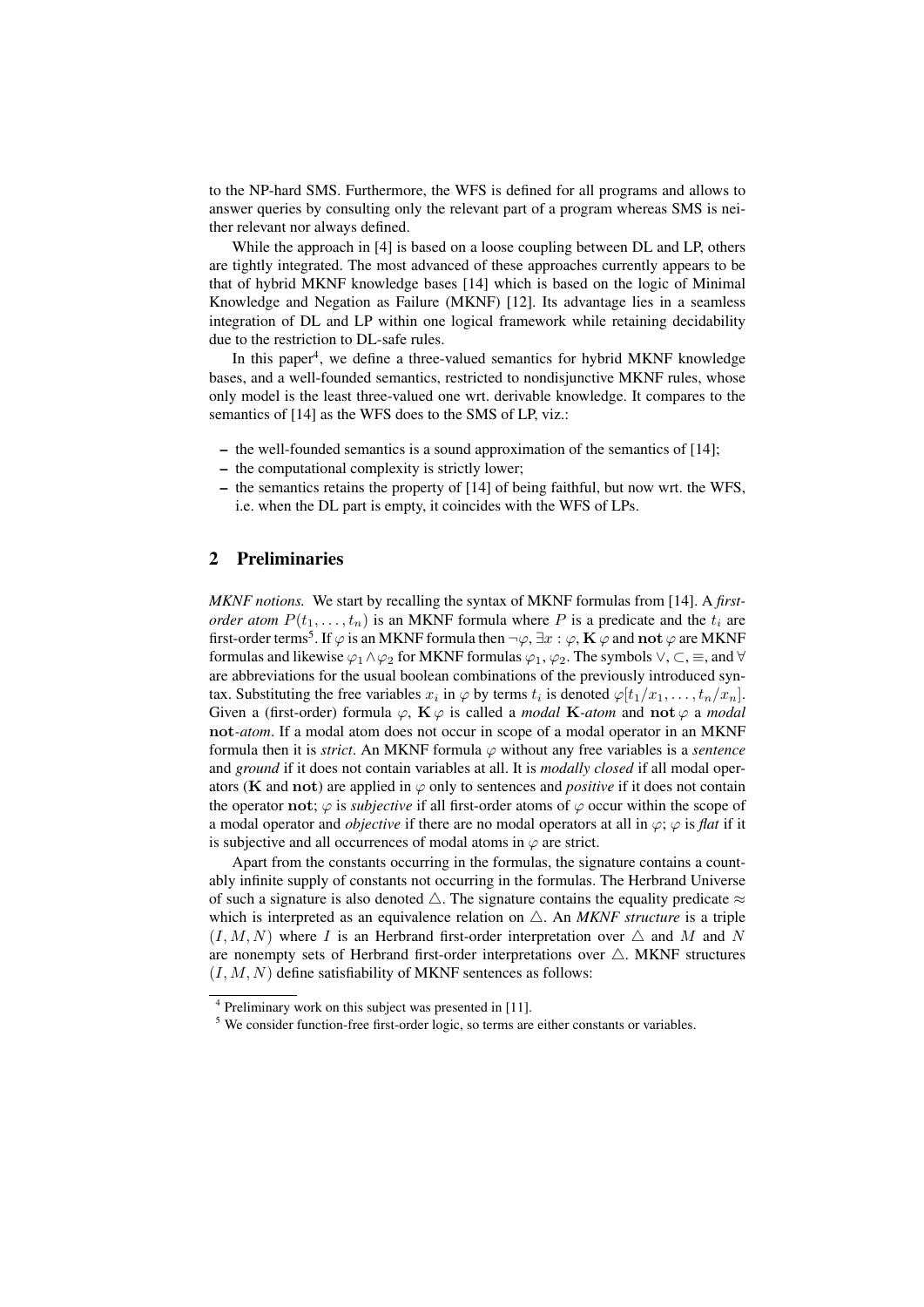| $(I, M, N) \models p(t_1, \ldots, t_n)$ iff $p(t_1, \ldots, t_n) \in I$ |                                                                        |
|-------------------------------------------------------------------------|------------------------------------------------------------------------|
| $(I, M, N) \models \neg \varphi$                                        | iff $(I, M, N) \not\models \varphi$                                    |
| $(I, M, N) \models \varphi_1 \wedge \varphi_2$                          | iff $(I, M, N) \models \varphi_1$ and $(I, M, N) \models \varphi_2$    |
| $(I, M, N) \models \exists x : \varphi$                                 | iff $(I, M, N) \models \varphi[\alpha/x]$ for some $\alpha \in \Delta$ |
| $(I, M, N) \models \mathbf{K} \varphi$                                  | iff $(J, M, N) \models \varphi$ for all $J \in M$                      |
| $(I, M, N) \models \textbf{not } \varphi$                               | iff $(J, M, N) \not\models \varphi$ for some $J \in N$                 |

An *MKNF interpretation* M is a nonempty set of Herbrand first-order interpretations over<sup>6</sup>  $\triangle$  and *models* a closed MKNF formula  $\varphi$ , i.e.  $M \models \varphi$ , if  $(I, M, M) \models \varphi$ for each  $I \in M$ . An MKNF interpretation M is an *MKNF model* of a closed MKNF formula  $\varphi$  if (1) M models  $\varphi$  and (2) for each MKNF interpretation M' such that  $M' \supset M$ we have  $(I', M', M) \not\models \varphi$  for some  $I' \in M'.$ 

*Hybrid MKNF Knowledge Bases.* Quoting from [14], the approach of hybrid MKNF knowledge bases is applicable to any first-order fragment  $D\mathcal{L}$  satisfying these conditions: (i) each knowledge base  $\mathcal{O} \in \mathcal{DL}$  can be translated into a formula  $\pi(\mathcal{O})$ of function-free first-order logic with equality, (ii) it supports *A-Boxes*-assertions of the form  $P(a_1, \ldots, a_n)$  for P a predicate and  $a_i$  constants of  $D\mathcal{L}$  and (iii) satisfiability checking and instance checking (i.e. checking entailment of the form  $\mathcal{O} \models$  $P(a_1, \ldots, a_n)$  are decidable<sup>7</sup>.

We recall MKNF rules and hybrid MKNF knowledge bases from [14]. For the rational behind these and the following notions we also refer to [13].

Definition 2.1. *Let* O *be a description logic knowledge base. A first-order function-free atom*  $P(t_1, \ldots, t_n)$  *over*  $\Sigma$  *such that*  $P$  *is*  $\approx$  *or it occurs in*  $\mathcal O$  *is called a* DL-atom; *all other atoms are called* non-DL-atoms*. An MKNF rule* r *has the following form where* H<sup>i</sup> *,* A<sup>i</sup> *, and* B<sup>i</sup> *are first-order function free atoms:*

$$
\mathbf{K} H_1 \vee \ldots \vee \mathbf{K} H_l \leftarrow \mathbf{K} A_1, \ldots, \mathbf{K} A_n, \text{not } B_1, \ldots, \text{not } B_m \tag{1}
$$

*The sets*  ${K H_i}$ *,*  ${K A_i}$ *, and*  ${not B_i}$  *are called the rule head, the positive body, and the* negative body, *respectively. A rule is* nondisjunctive *if*  $l = 1$ ; *r is* positive *if*  $m = 0$ ; r is a fact if  $n = m = 0$ . A program is a finite set of MKNF rules. A hybrid MKNF knowledge base  $K$  *is a pair*  $(0, P)$  *and*  $K$  *is* nondisjunctive *if all rules in*  $P$  *are nondisjunctive.*

The semantics of an MKNF knowledge base is obtained by translating it into an MKNF formula ([14]).

**Definition 2.2.** *Let*  $K = (0, \mathcal{P})$  *be a hybrid MKNF knowledge base. We extend*  $\pi$  *to*  $r$ *,* P*, and* K *as follows, where* x *is the vector of the free variables of* r*.*

$$
\pi(r) = \forall x : (\mathbf{K} H_1 \lor \dots \lor \mathbf{K} H_l \subset \mathbf{K} A_1, \dots, \mathbf{K} A_n, \text{not } B_1, \dots, \text{not } B_m)
$$

$$
\pi(\mathcal{P}) = \bigwedge_{r \in \mathcal{P}} \pi(r) \qquad \pi(\mathcal{K}) = \mathbf{K} \pi(\mathcal{O}) \land \pi(\mathcal{P})
$$

 $6$  Due to the domain set  $\triangle$ , the considered interpretations are in general infinite.

 $<sup>7</sup>$  For more details on DL notation we refer to [1].</sup>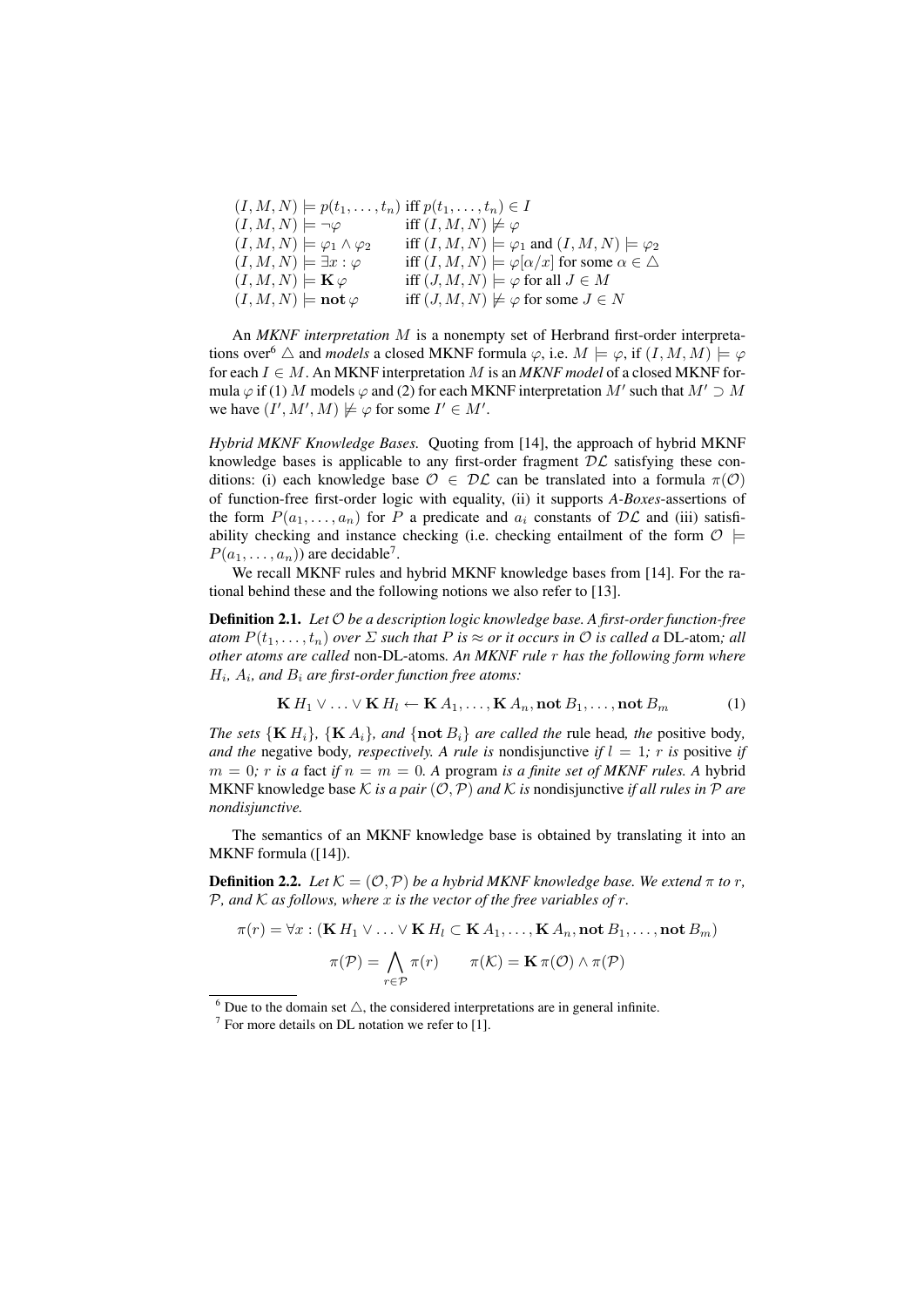An MKNF rule r is *DL-safe* if every variable in r occurs in at least one non-DLatom K B occurring in the body of r. A hybrid MKNF knowledge base K is *DL-safe* if all its rules are DL-safe. Given a hybrid MKNF knowledge base  $K = (O, P)$ , the *ground instantiation of* K is the KB  $\mathcal{K}_G = (\mathcal{O}, \mathcal{P}_G)$  where  $\mathcal{P}_G$  is obtained by replacing in each rule of  $P$  all variables with constants from  $K$  in all possible ways. It was shown in [13], for a DL-safe hybrid KB K and a ground MKNF formula  $\psi$ , that  $\mathcal{K} \models \psi$  if and only if  $\mathcal{K}_G \models \psi$ .

# 3 Three-valued MKNF Semantics

Satisfiability as defined before allows modal atoms only to be either true or false in a given MKNF structure. We extend the framework with a third truth value u, denoting undefined, to be assigned to modal atoms only, while first-order atoms remain twovalued due to being interpreted solely in one first-order interpretation. Thus, MKNF sentences are evaluated in MKNF structures with respect to the set  $\{t, u, f\}$  of truth values with the order  $f < u < t$  where the operator max (resp. min) chooses the greatest (resp. least) element with respect to this ordering:

$$
- (I, M, N)(p(t_1, \ldots, t_n)) = \begin{cases} \mathbf{t} & \text{iff } p(t_1, \ldots, t_n) \in I \\ \mathbf{f} & \text{iff } p(t_1, \ldots, t_n) \notin I \end{cases}
$$
  
\n
$$
- (I, M, N)(\neg \varphi) = \begin{cases} \mathbf{t} & \text{iff } (I, M, N)(\varphi) = \mathbf{f} \\ \mathbf{u} & \text{iff } (I, M, N)(\varphi) = \mathbf{u} \end{cases}
$$
  
\n
$$
- (I, M, N)(\varphi_1 \land \varphi_2) = \min\{ (I, M, N)(\varphi_1), (I, M, N)(\varphi_2) \}
$$
  
\n
$$
- (I, M, N)(\varphi_1 \supset \varphi_2) = \mathbf{t} & \text{iff } (I, M, N)(\varphi_1), (I, M, N)(\varphi_1) \text{ and } \mathbf{f} & \text{otherwise}
$$
  
\n
$$
- (I, M, N)(\exists x : \varphi) = \max\{ (I, M, N)(\varphi[\alpha/x]) \mid \alpha \in \triangle \}
$$
  
\n
$$
- (I, M, N)(\mathbf{K}\varphi) = \begin{cases} \mathbf{t} & \text{iff } (J, M, N)(\varphi) = \mathbf{t} & \text{for all } J \in M \\ \mathbf{f} & \text{iff } (J, M, N)(\varphi) = \mathbf{f} & \text{for some } J \in N \\ \mathbf{u} & \text{otherwise} \end{cases}
$$
  
\n
$$
- (I, M, N)(\mathbf{not}\varphi) = \begin{cases} \mathbf{t} & \text{iff } (J, M, N)(\varphi) = \mathbf{f} & \text{for some } J \in N \\ \mathbf{f} & \text{iff } (J, M, N)(\varphi) = \mathbf{f} & \text{for some } J \in N \\ \mathbf{f} & \text{if } (J, M, N)(\varphi) = \mathbf{t} & \text{for all } J \in M \end{cases}
$$

To avoid having modal atoms which are true and false at the same time, we restrict MKNF structures to consistent ones.

Definition 3.1. *An MKNF structure* (I, M, N) *is called* consistent *if, for all MKNF formulas*  $\varphi$  *over some given signature, it is not the case that*  $(J, M, N)(\varphi) = t$  *for all*  $J \in M$  and  $(J, M, N)(\varphi) = \mathbf{f}$  for some  $J \in N$ .

First of all, this evaluation is not really a purely three-valued one since first-order atoms are evaluated like in the two-valued case. In fact, a pure description logic knowledge base is only two-valued and it can easily be seen that it is evaluated in exactly the same way as in the scheme presented in the previous section. This is desired in particular in the case when the knowledge base consists just of the DL part. The third truth value can thus only be rooted in the rules part of the knowledge base. So, the main difference to the previous two-valued scheme consists of two pieces: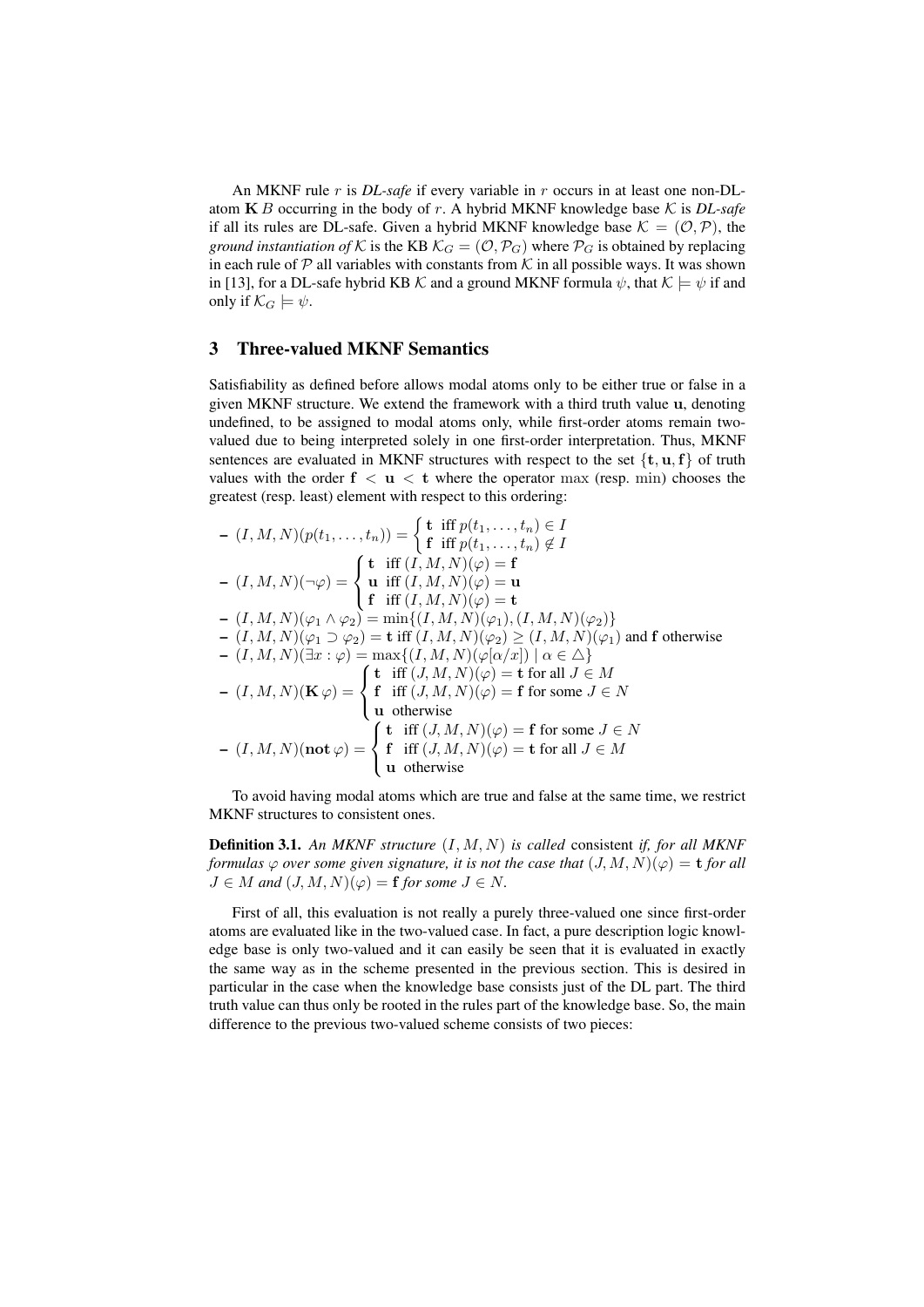- 1. Implications are no longer interpreted classically:  $\mathbf{u} \leftarrow \mathbf{u}$  is true while the classical boolean correspondence is  $\mathbf{u} \vee \neg \mathbf{u}$ , respectively  $\neg(\neg \mathbf{u} \wedge \mathbf{u})$ , which is undefined. The reason for this change is that rules in this way can only be true or false, similarly to logic programming, even in the case of three-valued semantics.
- 2. While in the two-valued framework  $M$  is used solely for interpreting modal  $K$ atoms and N only for the evaluation of modal not-atoms, the three-valued evaluation applies symmetrically both sets to each case.

The second point needs further explanations. In the two-valued scheme,  $\mathbf{K} \varphi$  is true in a given MKNF structure  $(I, M, N)$  if it holds in all Herbrand interpretations occurring in  $M$  and false otherwise, and in case of not exactly the other way around wrt.  $N$ . However, the truth space is thus fully defined leaving no gap for undefined modal atoms. One could change the evaluation such that e.g.  $\mathbf{K}\varphi$  is true in M if  $\varphi$  is true in all  $J \in M$ , false in M if  $\varphi$  is false in all  $J \in M$ , and undefined otherwise. Then not  $\varphi$ would only be true if it is false in all models in  $N$  and we no longer have a negation different from the classical one. Thus, we separate truth and falsity in the sense that whenever a modal atom  $\mathbf{K} \varphi$  is not true in M then it is either false or undefined. The other set, N, then allows to obtain whether  $\mathbf{K} \varphi$  is false, namely just in case not  $\varphi$ is true<sup>8</sup>. We only have to be careful regarding consistency: we do not want structures which evaluate modal atoms to true and false at the same time and thus also not that  $\mathbf{K}\varphi$  and not  $\varphi$  are true with respect to the same MKNF structure. The last case might in fact occur in the two-valued evaluation but does not do any harm there since the explicit connection between  $\mathbf{K} \varphi$  and not  $\varphi$  is not present in the evaluation, and these inconsistencies are afterwards inhibited in MKNF interpretations.

Obviously, MKNF interpretations are not suitable to represent three truth values. For this purpose, we introduce interpretation pairs.

Definition 3.2. *An* interpretation pair (M, N) *consists of two MKNF interpretations* M, N and models a closed MKNF formula  $\varphi$ , written  $(M, N) \models \varphi$ , if and only if  $(I, M, N)(\varphi) = \mathbf{t}$  *for each*  $I \in M$ *. We call*  $(M, N)$  *consistent if*  $(I, M, N)$  *is consistent for any*  $I \in M$  *and*  $\varphi$  *is* consistent *if there exists an interpretation pair modeling it.*

 $M$  contains all interpretations which model only truth while  $N$  models everything which is true or undefined. Evidently, just as in the two-valued case, anything not being modeled in  $N$  is false.

We now introduce a preference relation on pairs in a straightforward way.

**Definition 3.3.** *Given a closed MKNF formula*  $\varphi$ , *a* (*consistent*) *interpretation pair*  $(M, N)$  *is a* (three-valued) MKNF model *for*  $\varphi$  *if*  $(1)(I, M, N)(\varphi) = \mathbf{t}$  *for all*  $I \in M$ *and* (2) *for each MKNF interpretation*  $M'$  *with*  $M' \supset M$  *we have*  $(I', M', N)(\varphi) = \mathbf{f}$ *for some*  $I' \in M'$ .

The idea is, having fixed the evaluation in  $N$ , i.e. the modal K-atoms which are false (and thus also the modal not-atoms which are true), to maximize the set which

<sup>&</sup>lt;sup>8</sup> This concurs with the idea that not is meant to represent  $\neg K$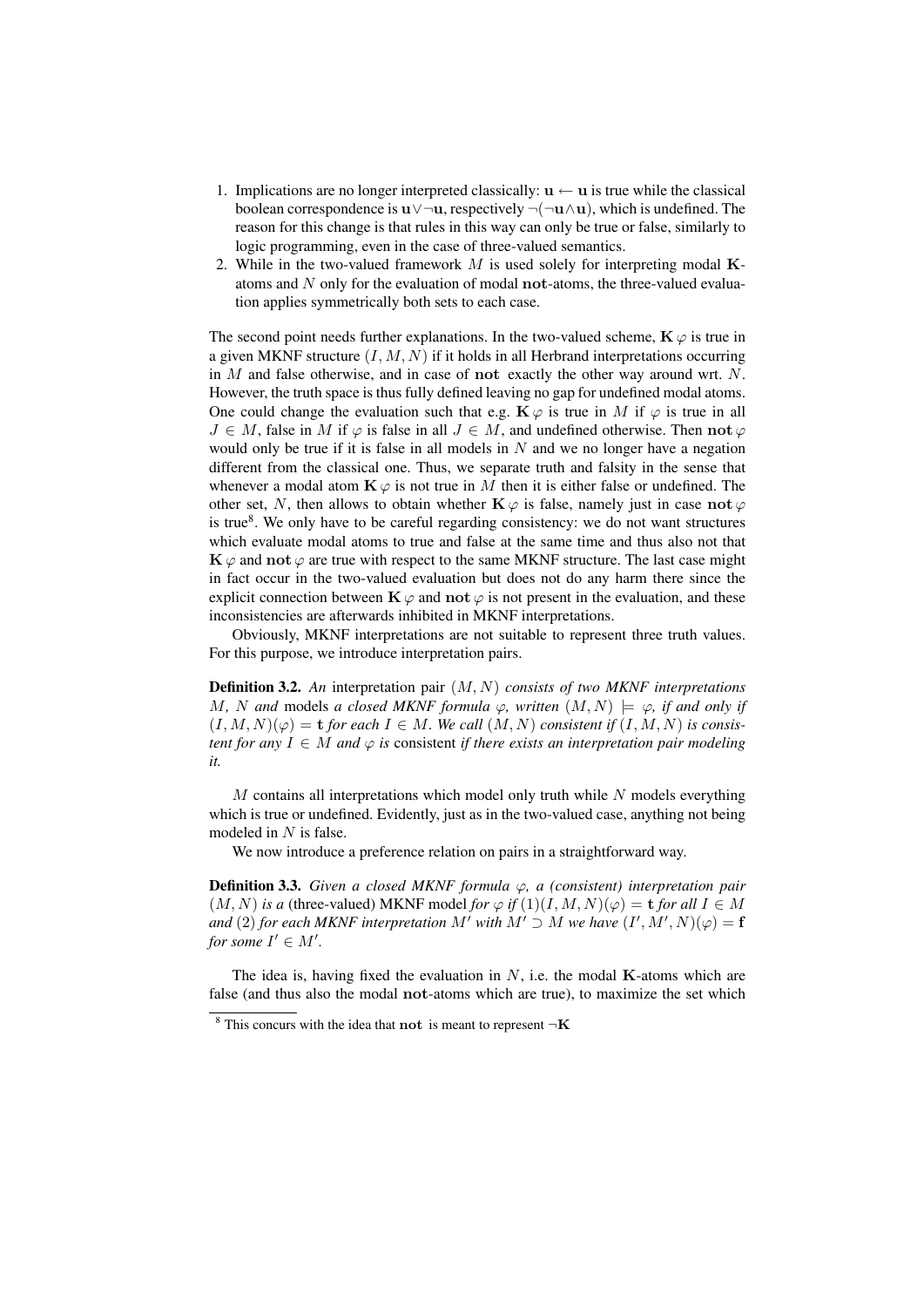evaluates modal K-atoms to true, thus only incorporating all the minimally necessary knowledge into M. In this sense, we remain in a logic of minimal knowledge. As a side-effect, we also minimize the falsity of modal not-atoms, which is justified by the relation of  $K$  and  $\neg$ not. This feature is not contained in the MKNF semantics, but not necessary in the two-valued case anyway. We nevertheless obtain that any (two-valued) MKNF model M corresponds exactly to a three-valued one.

**Proposition 3.1.** *Given a closed MKNF formula*  $\varphi$ *, if* M *is an MKNF model of*  $\varphi$  *then*  $(M, M)$  *is a three-valued MKNF model of*  $\varphi$ *.* 

*Example 3.1.* Consider the following knowledge base  $K$  containing just two rules.

$$
\mathbf{K}\,p \leftarrow \mathbf{not}\,q
$$

$$
\mathbf{K}\,q \leftarrow \mathbf{not}\,p
$$

The MKNF models of K are  $\{\{p\},\{p,q\}\}\$  and  $\{\{q\},\{p,q\}\}\$ , i.e. K p and not q are true in the first model, and  $\mathbf{K} q$  and not p are true in the second one.

We thus obtain two three-valued MKNF models:  $({\{p\}, \{p, q\}\}, {\{p, q\}})$  and  $({\{\{q\},\{p,q\}\},\{\{q\},\{p,q\}\})}$ . Besides that, any interpretation pair which maps  $\mathbf{K} p$ ,  $\mathbf{K} q$ , not p and not q to undefined is also a three-valued model. Among those, only  $(\{\emptyset, \{p\}, \{q\}, \{p, q\}\}, \{\{p, q\}\})$  is an MKNF model while e.g.  $(\{\emptyset, \{p, q\}\}, \{\{p, q\}\})$ is not. Finally, the pair which maps both,  $p$  and  $q$ , to true is a model but not MKNF either since  $({\{p,q\}}, {\{p,q\}})$  is also dominated by  $({\emptyset, {p}, {q}, {p,q}}), {\{p,q\}})$ 

There is one alternative idea for defining three-valued structures. We can represent a first-order interpretation by the set of all atoms which are true and the set of all negated atoms which are false. Thus, in the previous example we would obtain sets consisting of p, q,  $\neg p$  and  $\neg q$  where e.g.  $\{p, \neg q\}$  instead of  $\{p\}$  represents that p is true and q is false. This results in an MKNF model  $\{\{p, \neg q\}\}\$  which represents the knowledge K p and  $\mathbf{K} \neg q$ , respectively not  $\neg p$  and not q. Unfortunately, for the model where  $\mathbf{K} p$  and **K** q are undefined we obtain  $({p, \neg q}, {p, q}, {\neg p, \neg q}, {\neg p, q}, {p, q, \neg p, \neg q})$ as the representation. This is not very useful since it forces us to include inconsistent interpretations into interpretation pairs to state e.g. that neither  $\mathbf{K} \neg p$  nor  $\mathbf{K} p$  hold.

#### 4 Three-valued MKNF Models and Partitions

As shown in [13], since MKNF models are in general infinite, they can better be represented via a 1st-order formula whose models are exactly contained in the considered MKNF model. The idea is to provide a partition  $(T, F)$  of true and false modal atoms which uniquely defines  $\varphi$ . The 1st-order formula is then obtained from T as the objective knowledge contained in the modal atoms. We extend this idea to partial partitions where modal atoms which neither occur in  $T$  nor in  $F$  are supposed to be undefined. To obtain a specific partial partition we apply a technique known from LP: stable models ([6]) for normal logic programs correspond one-to-one to MKNF models of programs of MKNF rules (see [12]) and the well-founded model ([17]) for normal logic programs can be computed by an alternating fixpoint of the operator used to define stable models  $([16]).$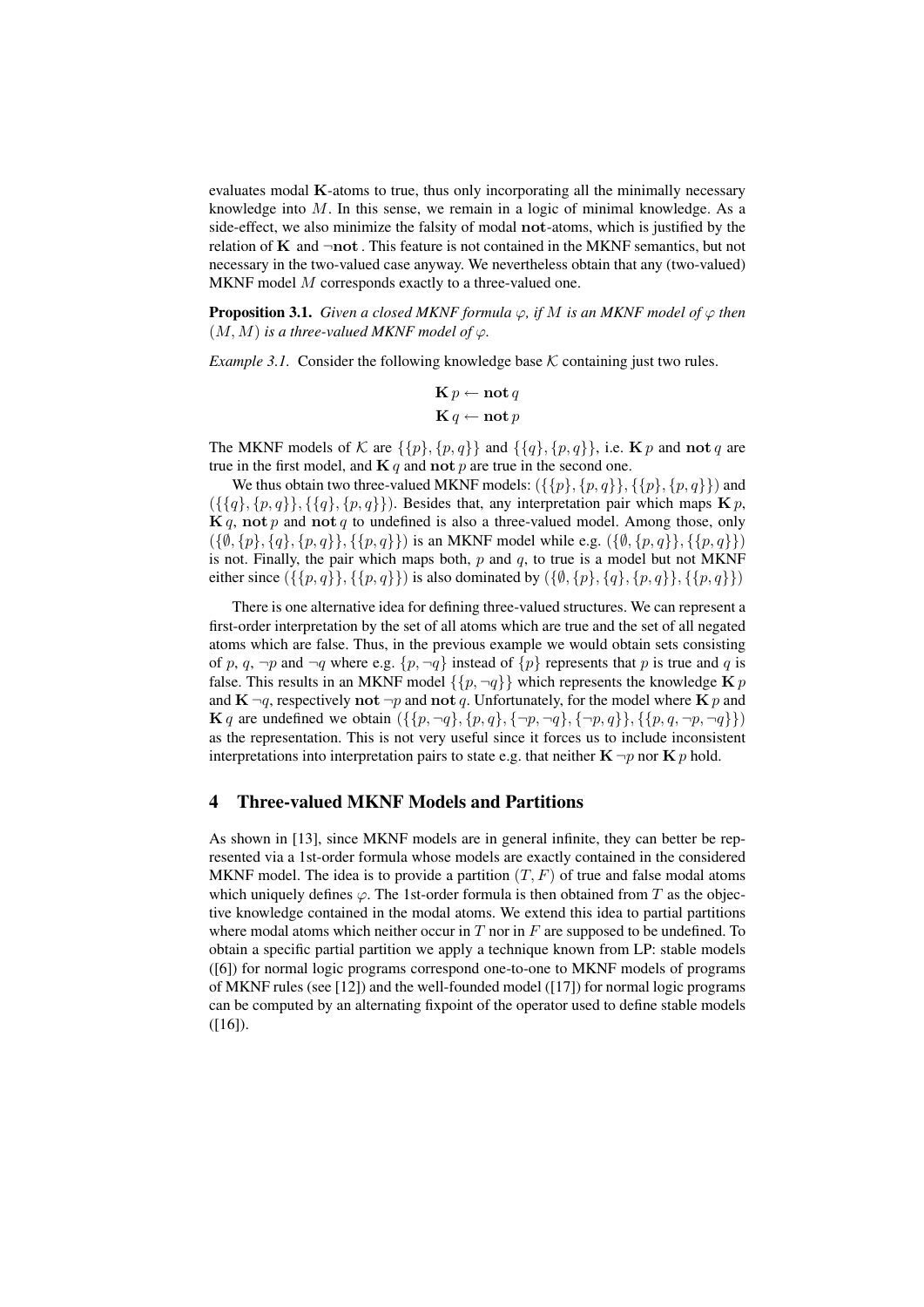We proceed similarly: we define an operator providing a stable condition for nondisjunctive hybrid MKNF knowledge bases and use it to obtain an alternating fixpoint, the well-founded semantics. We thus start by adapting some notions from [13] formalizing partitions and related concepts.

Definition 4.1. *Let* σ *be a flat modally closed MKNF formula. The* set of K-atoms of σ*, written* KA(σ)*, is the smallest set that contains (i) all* K*-atoms occurring in* σ*, and (ii) a modal atom*  $\mathbf{K} \xi$  *for each modal atom*  $\mathbf{not} \xi$  *occurring in*  $\sigma$ *.* 

*For a subset* S *of*  $KA(\sigma)$ *, the objective knowledge of* S *is the formula*  $ob_S$  =  $\bigcup_{\mathbf{K}\,\xi\in S}\,\xi$ . A (partial) partition  $(T,F)$  *of*  $\mathsf{KA}(\sigma)$  *is* consistent *if*  $\mathsf{ob}_T \not\models \xi$  *for each*  $\mathbf{K}\xi \in F$ .

We now connect interpretation pairs and partial partitions of modal  $\bf{K}$ -atoms similarly to the way it was done in [13].

**Definition 4.2.** *We say that a partial partition*  $(T, F)$  *of*  $\mathsf{KA}(\sigma)$  *is* induced by *a consistent interpretation pair*  $(M, N)$  *if (1) whenever*  $\mathbf{K} \xi \in T$  *then*  $M \models \mathbf{K} \xi$  *and*  $N \models \mathbf{K} \xi$ *, (2) whenever*  $\mathbf{K} \xi \in F$  *then*  $N \not\models \mathbf{K} \xi$ *, and (3) whenever*  $\mathbf{K} \xi \in T$  *or*  $\mathbf{K} \xi \in F$  *then it is not the case that*  $M \not\models K \xi$  *and*  $N \models K \xi$ *.* 

The only case not dealt with in this definition is the one where M models  $\mathbf{K} \xi$  and N does not model  $\mathbf{K} \xi$ , i.e. N modeling not  $\xi$ . But this cannot occur since interpretation pairs are restricted to consistent ones.

Based on this relation we can show that the objective knowledge derived from the partition which is induced by a three-valued MKNF model yields again that model.

**Proposition 4.1.** *Let*  $\sigma$  *be a flat modally closed MKNF formula,*  $(M, N)$  *an MKNF model of*  $\sigma$  *and*  $(T, F)$  *a partition of*  $\mathsf{KA}(\sigma)$  *induced by*  $(M, N)$ *. Then*  $(M, N)$  *is equal to the interpretation pair*  $(M', N')$  *where*  $M' = \{I | I \models \text{obj}_T\}$  *and*  $N' = \{I | I \models \text{obj}_T\}$  $obj_{KA(\sigma)\backslash F}$ .

*Proof.* Let I be an interpretation in M. Since  $(M, N)$  induces the partition  $(T, F)$  for each  $\mathbf{K}\xi \in T$  we have  $M \models \mathbf{K}\xi$  and thus  $I \models \xi$ . Hence,  $I \models \text{ob}_T$  which shows  $M \subseteq M'$ . Likewise, for each  $\mathbf{K} \xi \notin F$  we have  $N \models \mathbf{K} \xi$  and so for each  $I \in N$  it holds that  $I \models \xi$ . Then  $I \models \text{ob}_{\mathsf{KA}(\sigma) \setminus F}$  which also shows  $N \subseteq N'.$ 

Conversely, consider at first any I' in N'. We know for all  $I' \in N'$  that  $I' \models$  $\operatorname{ob}_{\mathsf{KA}(\sigma)\backslash F}$ , i.e.  $I' \models \bigcup_{\mathbf{K}\in \mathsf{KA}(\sigma)\backslash F} \xi$ . Thus  $I' \models \xi$  holds for all  $\mathbf{K}\xi$  occurring in T and for all  $\mathbf{K}\xi$  that neither occur in T nor in F. Since the partition was induced by  $(M, N)$  we obtain in both cases that  $N \models K \xi$ , i.e. for all  $I \in N$  we have  $I \models \xi$  for all  $\mathbf{K}\xi \in \mathsf{KA}(\sigma) \setminus F$ . We conclude that  $N = N'$ . For showing that also  $M = M'$ we assume that  $M' \setminus M$  is not empty but contains an interpretation I'. Then, for each  $K\xi \in T$  we obtain  $(I', M', N)(\mathbf{K}\xi) = \mathbf{t}$  just as we have  $(I, M, N)(\mathbf{K}\xi) = \mathbf{t}$  for all  $I \in M$ . Likewise, for each  $K\xi \in T$  we have  $(I', M', N)(\textbf{not } \xi) = \textbf{f}$  for any  $I' \in M'$ and  $(I, M, N)(\textbf{not }\xi) = \textbf{f}$  for any  $I \in M$ . We also know for each  $K\xi \in F$  that  $(I', M', N)$ (not  $\xi$ ) = t and  $(I, M, N)$ (not  $\xi$ ) = t, and  $(I', M', N)$ (K $\xi$ ) = f and  $(I, M, N)(\mathbf{K}\xi) = \mathbf{f}$  for any I, I' since N remains the same. For the same reason, and since augmenting  $M$  does not alter the undefinedness of a modal atom, all modal atoms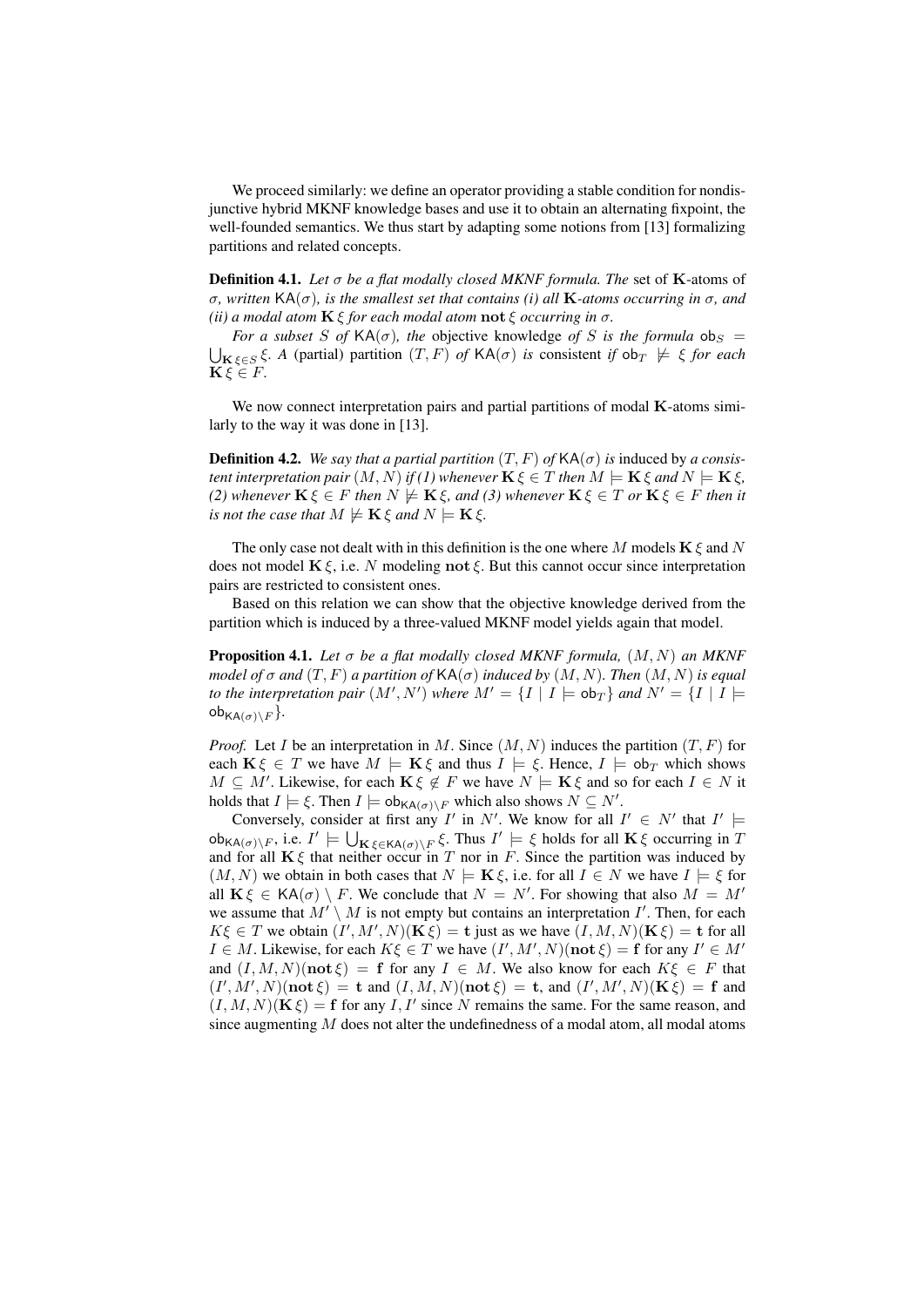which are undefined in  $(I, M, N)$  are also undefined in  $(I, M', N)$  The truth value of a flat  $\sigma$  in a structure  $(I', M', N)$  for some  $I' \in M'$  is completely defined by the truth values of the modal atoms and since they are all identical to the ones in  $(I, M, N)$  for all  $I \in M$  we have that  $(I', M', N)(\sigma) = \mathbf{t}$ . This contradicts the assumption that M is a three-valued MKNF model of  $\sigma$ .

This result is used later on to show that the partition obtained from the alternating fixpoint yields in fact a three-valued MKNF model. For that, we at first adapt the notions about partitions to hybrid MKNF knowledge bases like in [14].

Consider a hybrid MKNF knowledge base  $\mathcal{K} = (\mathcal{O}, \mathcal{P})$ . Note that  $\mathbf{K} \pi(\mathcal{O})$  occurs in  $KA(\sigma)$  and must be true in any model of K. The set of the remaining modal **K**-atoms is denoted  $KA(\mathcal{K}) = KA(\sigma) \setminus \{K \pi(\mathcal{O})\}\$ . Furthermore, for a set of modal atoms S,  $S_{DL}$  is the subset of DL-atoms of S, and  $\hat{S} = \{ \xi \mid \mathbf{K} \xi \in S \}$ . These changes allow to rewrite the objective knowledge in the following way where  $S$  is a subset of  $\mathsf{KA}(\mathcal{K})$ : ob $_{\mathcal{K},S}=\mathcal{O}\cup\bigcup_{\mathbf{K}\,\xi\in S}\xi.$ 

We now adapt the monotonic operator  $T_K$  from [14] which allows to draw conclusions from positive hybrid MKNF knowledge bases.

Definition 4.3. *For* K *a positive nondisjunctive DL-safe hybrid MKNF knowledge base,*  $R_K$ ,  $D_K$ , and  $T_K$  are defined on the subsets of  $\text{KA}(\mathcal{K})$  as follows:

 $R_{\mathcal{K}}(S) = S \cup \{K H \mid \mathcal{K}$  *contains a rule of the form (1) such that*  $K A_i \in S$ *for each*  $1 \leq i \leq n$ 

 $D_{\mathcal{K}}(S) = {\mathbf{K} \xi \mid \mathbf{K} \xi \in \mathsf{KA}(\mathcal{K}) \text{ and } \mathcal{O} \cup S_{DL} \models \xi} \cup \mathsf{K} \mathsf{AC}(\mathcal{K})$  $\{KQ(b_1, ..., b_n) \mid KQ(a_1, ..., a_n) \in S \setminus S_{DL}$ ,  $KQ(b_1, ..., b_n) \in KA(K)$ ,  $and \mathcal{O} \cup S_{DL} \models a_i \approx b_i \text{ for } 1 \leq i \leq n$ 

 $T_{\mathcal{K}}(S) = R_{\mathcal{K}}(S) \cup D_{\mathcal{K}}(S)$ 

The difference to the operator  $D_K$  in [14] is that given e.g. only  $a \approx b$  and **K**  $Q(a)$ we do not derive  $K Q(b)$  explicitly but only as a consequence of ob<sub>K, P</sub>.

A transformation for nondisjunctive hybrid MKNF knowledge is defined turning them into positive ones, thus allowing the application of the operator  $T_{\mathcal{K}}$ .

**Definition 4.4.** Let  $\mathcal{K}_G = (\mathcal{O}, \mathcal{P}_G)$  be a ground nondisjunctive DL-safe hybrid MKNF *knowledge base and*  $S \subseteq \text{KA}(\mathcal{K})$ *. The MKNF transform*  $\mathcal{K}_G/S = (\mathcal{O}, \mathcal{P}_G/S)$  *is obtained by*  $P_G/S$  *containing all rules*  $\mathbf{K} H \leftarrow \mathbf{K} A_1, \ldots, \mathbf{K} A_n$  *for which there exists a rule*  $\mathbf{K} H \leftarrow \mathbf{K} A_1, \dots, \mathbf{K} A_n$ , not  $B_1, \dots$ , not  $B_m$  *in*  $\mathcal{P}_G$  *with*  $\mathbf{K} B_i \notin S$  *for all*  $1 \leq j \leq m$ .

Now an antitonic operator can be defined using the fixpoint of  $T_K$ .

**Definition 4.5.** Let  $K = (O, P)$  be a nondisjunctive DL-safe hybrid MKNF knowledge *base and*  $S \subseteq \text{KA}(\mathcal{K})$ *. We define:* 

$$
\varGamma_{\mathcal{K}}(S) = T_{\mathcal{K}_G/S} \uparrow \omega
$$

Applying  $\Gamma_K(S)$  twice is a monotonic operation yielding a least fixpoint by the Knaster-Tarski theorem (and dually a greatest one) and can be iterated as follows:  $\Gamma_{\mathcal{K}}^2 \uparrow$  $0 = \emptyset$ ,  $\Gamma_{\mathcal{K}}^2 \uparrow (n+1) = \Gamma_{\mathcal{K}}^2(\Gamma_{\mathcal{K}}^2 \uparrow n)$ , and  $\Gamma_{\mathcal{K}}^2 \uparrow \omega = \bigcup \Gamma_{\mathcal{K}}^2 \uparrow i$ , and dually  $\Gamma_{\mathcal{K}}^2 \downarrow 0 =$  $\mathsf{KA}(\mathcal{K}), \Gamma_{\mathcal{K}}^2 \downarrow (n+1) = \Gamma_{\mathcal{K}}^2(\Gamma_{\mathcal{K}}^2 \downarrow n),$  and  $\Gamma_{\mathcal{K}}^2 \downarrow \omega = \bigcap \Gamma_{\mathcal{K}}^2 \downarrow i$ .

These two fixpoints define the well-founded partition.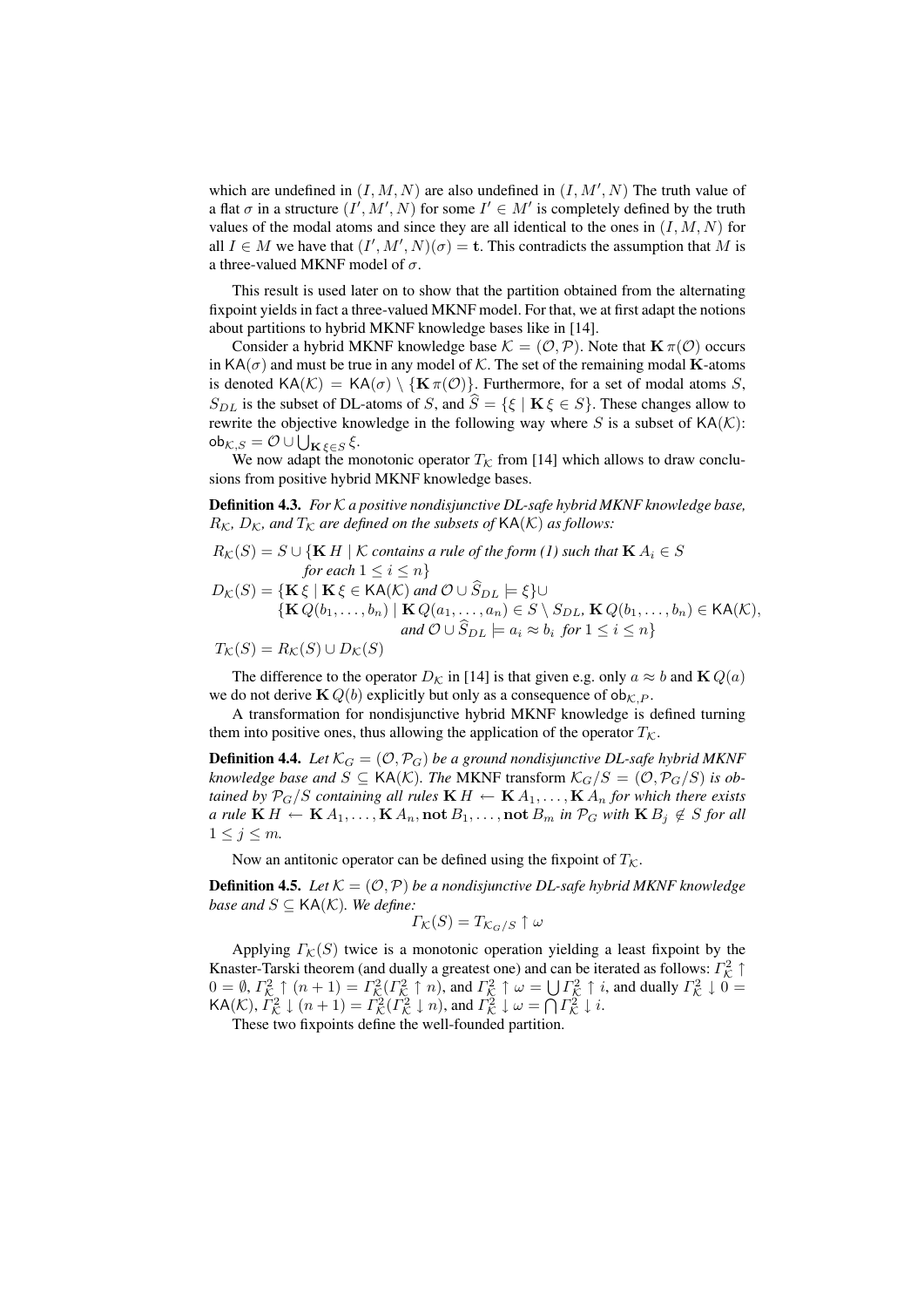**Definition 4.6.** Let  $K = (\mathcal{O}, \mathcal{P})$  be a nondisjunctive DL-safe hybrid MKNF knowledge *base and let*  $P_K$ ,  $N_K \subseteq KA(K)$  *with*  $P_K$  *being the least fixpoint of*  $\Gamma_K^2$  *and*  $N_K$  *the greatest fixpoint. Then*  $(P_W, N_W) = (\mathbf{P}_{\mathcal{K}} \cup {\mathbf{K} \pi(\mathcal{O})}, \mathsf{KA}(\mathcal{K}) \setminus \mathbf{N}_{\mathcal{K}})$  *is the well*founded partition *of* K*.*

It can be shown that the well-founded partition is consistent and that the least fixpoint can be computed directly from the greatest one and vice-versa similarly to the alternating fixpoint of normal logic programs [16].

Proposition 4.2. *Let* K *be a nondisjunctive DL-safe hybrid MKNF knowledge base. Then*  $P_K = \Gamma_K(N_K)$  *and*  $N_K = \Gamma_K(P_K)$ *.* 

*Example 4.1.* Let us consider the following hybrid MKNF knowledge base

*NaturalDeath*  $\Box$  *Pay* Suicide  $\Box \neg Pay$ 

 $\mathbf{K} \, \text{Pay}(x) \leftarrow \mathbf{K} \, \text{murdered}(x), \mathbf{K} \, \text{benefits}(y, x), \text{not } \text{responseible}(y, x)$  $\mathbf{K}$  *Suicide* $(x) \leftarrow \textbf{not}$  *NaturalDeath* $(x)$ ,  $\textbf{not}$  *murdered* $(x)$  $\mathbf{K}$  *murdered* $(x) \leftarrow \textbf{not}$  *NaturalDeath* $(x)$ , **not** *Suicide* $(x)$ 

based on which a life insurance company decides whether to pay or not the insurance. Additionally, we know that Mr. Jones who owned a life insurance was found death in his living room, a revolver on the ground. Then ¬*NaturalDeath*(*jones*) and the last two rules offer us a choice between commitment of suicide or murder. While there are two MKNF models in such a scenario, one concluding for payment and the other one not, the three-valued framework allows to assign u to both so that we delay this decision until the evidence is evaluated. Assume that the police investigation reveals that the known criminal Max is responsible for the murder, though not being detectable, so we cannot conclude *Suicide*(*jones*) while K *responsible*(*max*, *jones*) and K *murdered*(*jones*) hold. Unfortunately (for the insurance company), the person benefitting from the insurance is the nephew Thomas who many years ago left the country, i.e. K *benefits*(*thomas*, *jones*). Computing the well-founded partition yields thus K *Pay*(*jones*), so the company has to contact the nephew. However, being not satisfied with the payment, they also hire a private detective who finds out that Max is Thomas, having altered his personality long ago, i.e. we have *thomas*  $\approx$  *max* in the hybrid KB. Due to  $D_{\mathcal{K}}$  and grounding we now obtain a well-founded partition which contains K *responsible*(*thomas*, *jones*) and K *benefits*(*max*, *jones*) being true and the insurance is not paid any longer.

Further examples, and an involved discussion of the importance of hybrid MKNF knowledge bases for modeling knowledge in the semantic web can be found in [10]. Apart from that, [7] and [8] provide arguments for the usefullness of epistemic reasoning the way it is done in MKNF logics.

We can also show that the well-founded partition yields a three-valued model.

Theorem 4.1. *Let* K *be a consistent nondisjunctive DL-safe hybrid MKNF KB and*  $(\mathbf{P}_K \cup \{ \mathbf{K} \pi(\mathcal{O}) \}, \mathbf{K} \mathbf{A}(\mathcal{K}) \setminus \mathbf{N}_K)$  *be the well-founded partition of* K. Then  $(I_P, I_N)$   $\models$  $\pi(\mathcal{K})$  *where*  $I_P = \{I \mid I \models \text{ob}_{\mathcal{K},\mathbf{P}_{\mathcal{K}}} \}$  *and*  $I_N = \{I \mid I \models \text{ob}_{\mathbf{N}_{\mathcal{K}}} \}.$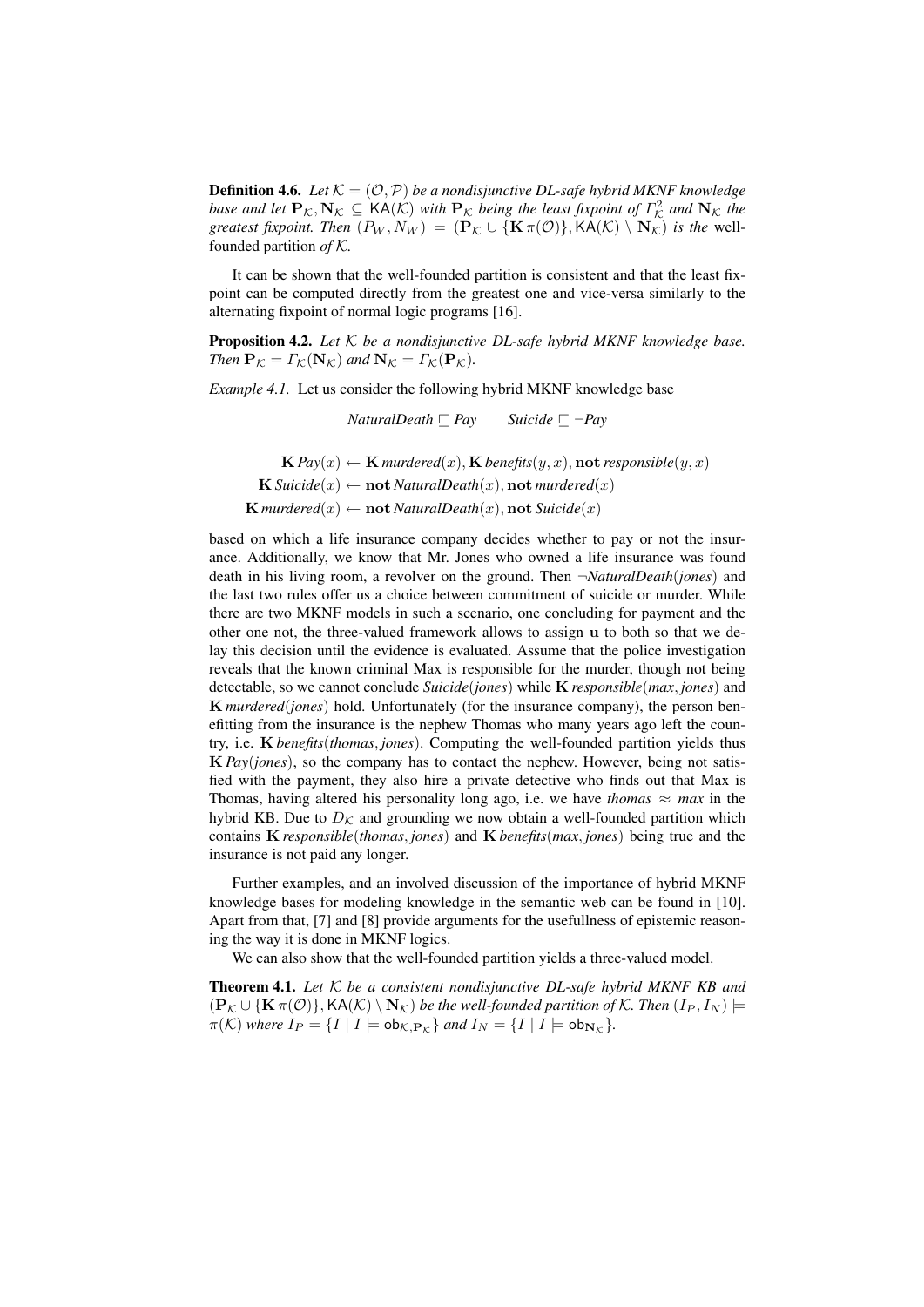Note that the DL-part of the knowledge base is not used for forming  $I<sub>N</sub>$ . Otherwise  $I_N$  could be inconsistent since our approach might contain an undefined modal atom  $\mathbf{K} \varphi$  even though  $\varphi$  is first-order false in the DL part. We are aware that this will need to be improved in further investigations. However, the deficiency is not severe in terms of the contribution of this work, since  $I_N$  is not used to evaluate the DL-part.

This result can be combined with our previously proven proposition to obtain that the well-founded partition gives us in fact a three-valued MKNF model.

Theorem 4.2. *Let* K *be a consistent nondisjunctive DL-safe hybrid MKNF KB and*  $(\mathbf{P}_{\mathcal{K}} \cup {\mathbf{K} \pi(\mathcal{O})}, \mathsf{KA}(\mathcal{K}) \setminus \mathbf{N}_{\mathcal{K}})$  *be the well-founded partition of*  $\mathcal{K}$ *. Then*  $(I_P, I_N)$ *where*  $I_P = \{I | I \models \text{ob}_{\mathcal{K},P_K}\}$  *and*  $I_N = \{I | I \models \text{ob}_{N_K}\}$  *is an MKNF model – the* well-founded MKNF model*.*

In fact, it is not just any three-valued MKNF model but the least one with respect to derivable knowledge. For that, we show that the partition induced by a three-valued MKNF model is a fixpoint of  $\Gamma^2_{\mathcal{K}}$ .

Lemma 4.1. *Let* K *be a consistent nondisjunctive DL-safe hybrid MKNF KB and let* (T, F) *be the partition induced by an MKNF model* (M, N) *of* K*. Then* T *and* F *are* fixpoints of  $\Gamma^2_{\mathcal{K}}$ .

*Proof.* (sketch) We show the argument for  $T$ ;  $F$  follows dually. The set  $T$  contains all modal K-atoms from KA(K) which are true in the MKNF model. We know that  $\Gamma_{\mathcal{K}}^2$  is monotonic, i.e.  $T \subseteq \Gamma_{\mathcal{K}}^2(T)$ . Assume that  $T \subset \Gamma_{\mathcal{K}}^2(T)$  so there are new consequences when applying  $\Gamma_{\mathcal{K}}^2$  to  $\overline{T}$ . Basically these modal atoms are justified either by  $R_{\mathcal{K}}$  or by  $D_{\mathcal{K}}$  or by some other new consequence of the application of  $\Gamma_{\mathcal{K}}^2$ . It is well known for this kind of rule languages (from logic programming theory) that consequences which depend on each other are established in a well-defined manner meaning that there are no cyclic dependencies (otherwise these modal atoms would remain undefined). We thus directly consider only basic new consequences which depend on no other new modal atom and restrict to the first two cases starting with  $R_K$ .

If K H is a new consequence by means of  $R_K$  then it is because some rule of the form  $\mathbf{K} H \leftarrow \mathbf{K} A_1, \dots, \mathbf{K} A_n$  occurs in  $\mathcal{K}_G/T$ . Since  $\mathbf{K} H$  does not depend on any other new consequence we already know that all  $\mathbf{K} A_i$  are present in T. But  $\mathbf{K} H$  does not occur in T, so there must be a modal atom not  $B_i$  in the corresponding rule such that  $\mathbf{K} B_i \notin T$ ; otherwise  $(M, N)$  would be no model. This  $\mathbf{K} B_i$  cannot occur in F either, otherwise  $(M, N)$  would again be no model of K. Then  $\mathbf{K} B_i$  is undefined but it is not possible to derive the falsity of  $\mathbf{K} B_j$  and from that further conclusions in one step of  $\Gamma^2_{\mathcal{K}}$ .

Alternatively,  $\mathbf{K} H$  is a consequence of  $D_{\mathcal{K}}$ . But then, according to the definition of that operator, any new consequence depends on some prior consequences or on the DL knowledge base itself. It is easy to see that thus new consequences derived from  $D_K$ depend on a new consequence introduced from the rules part; otherwise  $(M, N)$  would not be a model of  $K$ .

From that we immediately obtain that the well-founded MKNF model is the least MKNF model wrt. derivable knowledge.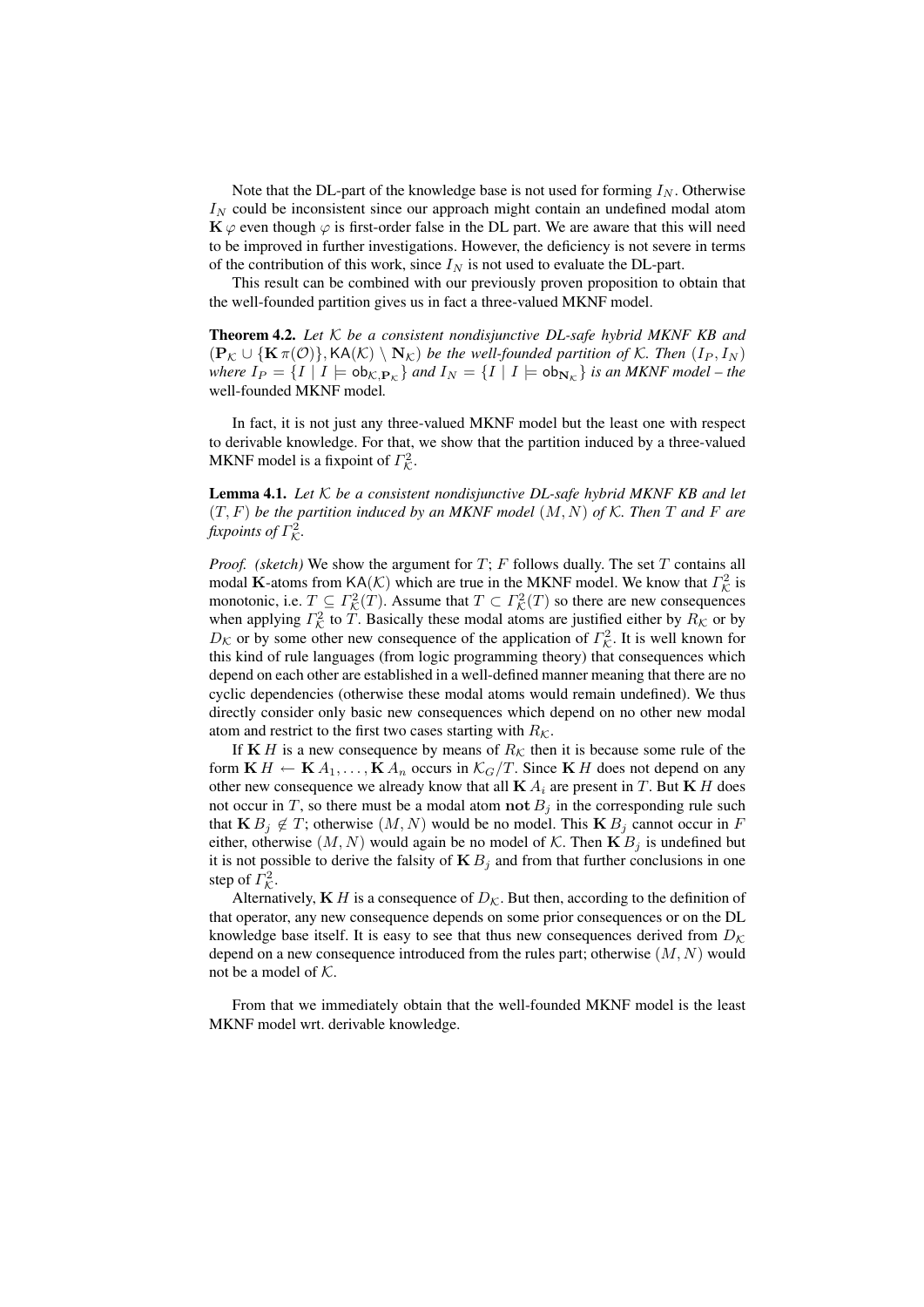Theorem 4.3. *Let* K *be a consistent nondisjunctive DL-safe hybrid MKNF KB. Among all three-valued MKNF models, the well-founded MKNF model is the least wrt. derivable knowledge from* K*.*

*Proof. (sketch)* We have shown that any three-valued MKNF model induces a partition which yields the MKNF model again (via the objective knowledge). Since this partition  $(T, F)$  consists of two fixpoints of  $\Gamma_{\mathcal{K}}^2$  and we know that the well-founded partition  $(P_W, N_W)$  contains the least fixpoint (minimally necessary true knowledge) and the greatest fixpoint (minimally necessary false knowledge) we conclude that  $P_W \subseteq T$  and  $N_W \subseteq F$ . It is straightforward to see that an MKNF model containing more true (and false) modal atoms allows for a greater set of logical consequences.

Thus, the well-founded partition can also be used in the algorithms presented in [14] for computing a subset of that knowledge which holds in all partitions corresponding to a two-valued MKNF model.

One of the open questions in [14] was that MKNF models are not compatible with the well-founded model for logic programs. Our approach, regarding knowledge bases just consisting of rules, does coincide with the well-founded model for the corresponding (normal) logic program.

Finally the following theorem is obtained straightforwardly from the data complexity results for positive nondisjunctive MKNF knowledge bases in [14] where data complexity is measured in terms of A-Box assertions and rule facts.

Theorem 4.4. *Let* K *be a nondisjunctive DL-safe hybrid MKNF KB. Assuming that entailment of ground DL-atoms in* DL *is decidable with data complexity* C *the data complexity of computing the well-founded partition is in*  $P^{\mathcal{C}}$ *.* 

For comparison, the data complexity for reasoning with MKNF models in nondisjunctive programs is shown to be  $\mathcal{E}^{P^C}$  where  $\mathcal{E} = NP$  if  $\mathcal{C} \subseteq NP$ , and  $\mathcal{E} = \mathcal{C}$  otherwise. Thus, computing the well-founded partition ends up in a strictly smaller complexity class than deriving the MKNF models. In fact, in case the description logic fragment is tractable, $9$  we end up with a formalism whose model is computed with a data complexity of P.

# 5 Conclusions and Future Work

We have continued the work on hybrid MKNF knowledge bases providing an alternating fixpoint restricted to nondisjunctive rules within a three-valued extension of the MKNF logic. We basically achieve better complexity results by having only one model which is semantically weaker than any MKNF model defined in [14], but bottom-up computable. The well-founded model is not only a sound approximation of any threevalued MKNF model but a partition of modal atoms which can seemlessly be integrated in the reasoning algorithms presented for MKNF models in [14] thus reducing the difficulty of guessing the 'right' model. Future work shall include the extension to disjunctive rules, handling of paraconsistency, and a study on top-down querying procedures.

<sup>&</sup>lt;sup>9</sup> See e.g. the W3C member submission on tractable fragments of OWL 1.1 at http://www.w3.org/Submission/owl11-tractable/.